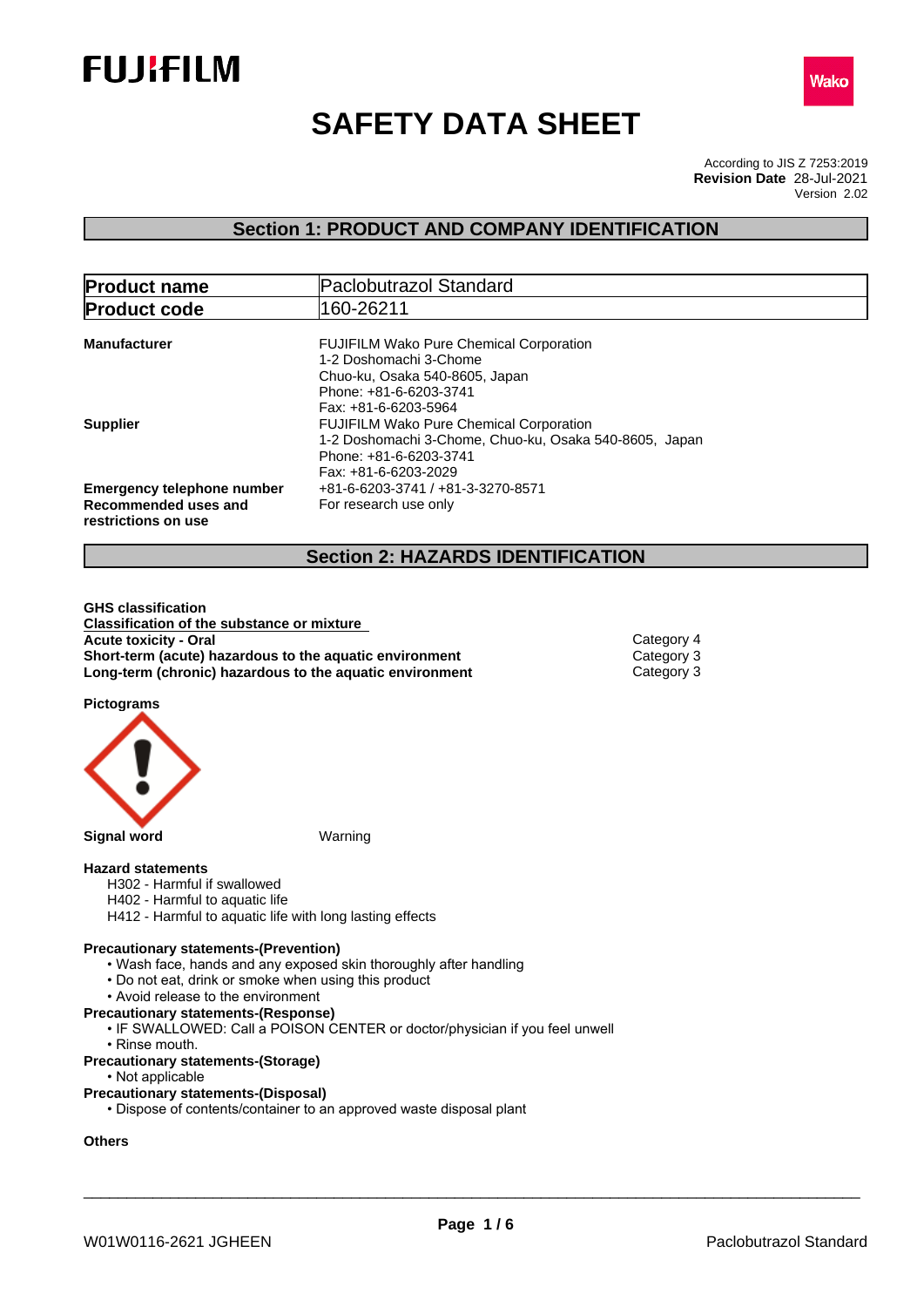**Other hazards** Not available

# **Section 3: COMPOSITION/INFORMATION ON INGREDIENTS**

**Single Substance or Mixture** Substance

**Formula** C15H20ClN3O

| - -<br><b>Chemical Name</b> | Weiaht-%             | Molecular weight                                | <b>ENCS</b> | <b>ICLIL</b><br>.NO<br>וספו | <b>DN</b><br>^<br>-nr<br>ᇅ |
|-----------------------------|----------------------|-------------------------------------------------|-------------|-----------------------------|----------------------------|
| Paclobutrazol               | $\sim$ $\sim$<br>. . | $\rightarrow$<br>מ∩פ<br>.<br>3 <b>2</b> 3 4 5 ف | N/A         | N/A                         | 76738-62-                  |

**Impurities and/or Additives**: Not applicable

### **Section 4: FIRST AID MEASURES**

#### **Inhalation**

Remove to fresh air. If symptoms persist, call a physician.

#### **Skin contact**

Wash off immediately with soap and plenty of water. If symptoms persist, calla physician.

#### **Eye contact**

IF IN EYES: Rinse cautiously with water for several minutes. Remove contact lenses, if present and easy to do. Continue rinsing. Immediate medical attention is required.

#### **Ingestion**

Rinse mouth. Never give anything by mouth to an unconscious person. Call a physician or poison control center immediately. Do not induce vomiting without medical advice.

#### **Protection of first-aiders**

Use personal protective equipment as required.

### **Section 5: FIRE FIGHTING MEASURES**

#### **Suitable extinguishing media**

Water spray (fog), Carbon dioxide (CO2), Foam, Extinguishing powder, Sand

**Unsuitable extinguishing media**

No information available

#### **Specific hazards arising from the chemical product**

Thermal decomposition can lead to release of irritating and toxic gases and vapors.

**Special extinguishing method**

#### No information available

### **Special protective actions for**

#### **fire-fighters**

Use personal protective equipment as required.Firefighters should wear self-contained breathing apparatus and full firefighting turnout gear.

# **Section 6: ACCIDENTAL RELEASE MEASURES**

#### **Personal precautions, protective equipment and emergency procedures**

For indoor, provide adequate ventilation process until the end of working. Deny unnecessary entry other than the people involved by, for example, using a rope. While working, wear appropriate protective equipments to avoid adhering it on skin, or inhaling the gas. Work from windward, and retract the people downwind.

#### **Environmental precautions**

To be careful not discharged to the environment without being properly handled waste water contaminated.

**Methods and materials for contaminent and methods and materials for cleaning up**

Sweep up and gather scattered particles, and collect it in an empty airtight container.

### **Recoverly, neutralization**

No information available

### **Secondary disaster prevention measures**

Clean contaminated objects and areas thoroughly observing environmental regulations.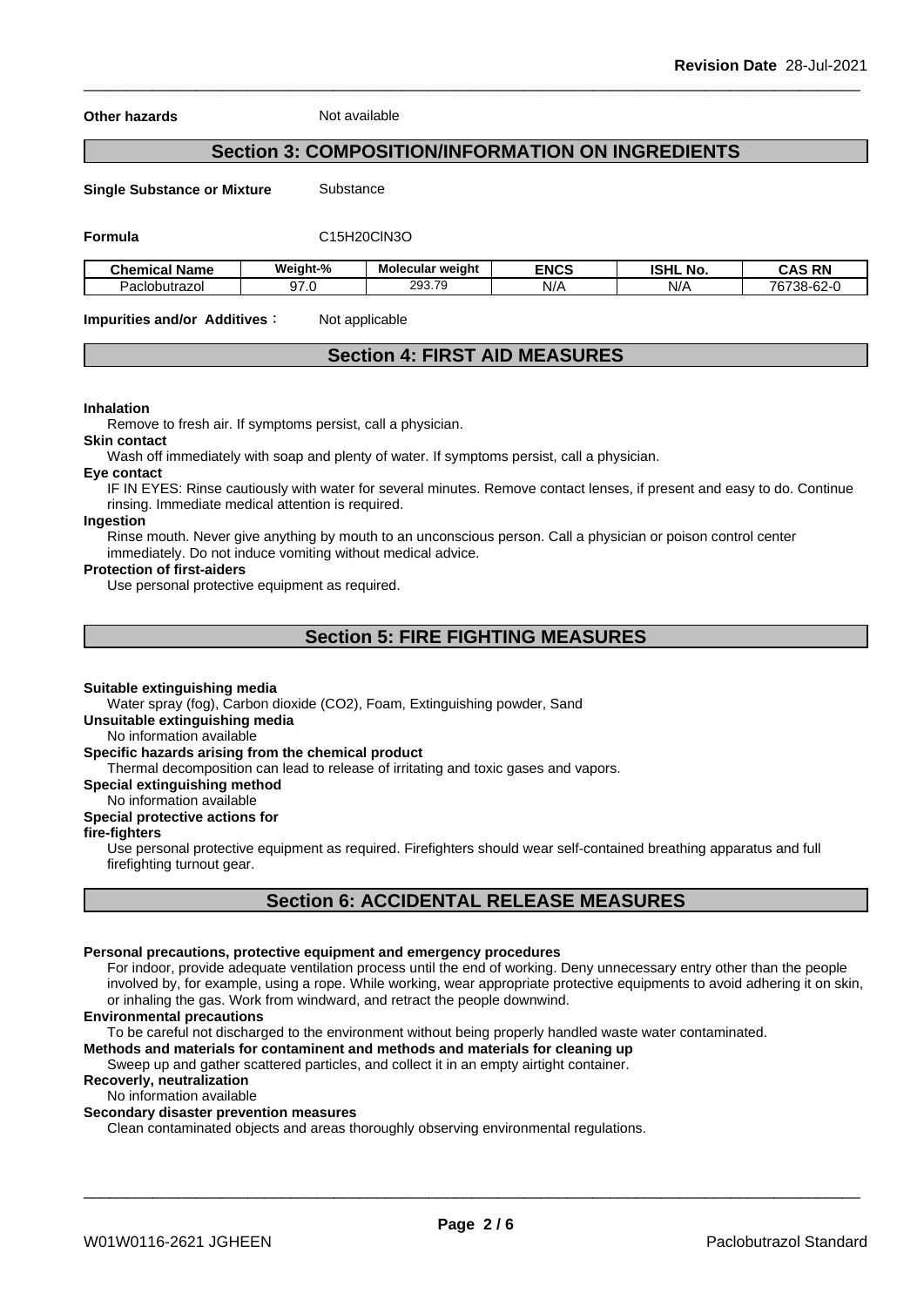### **Section 7: HANDLING AND STORAGE**

#### **Handling**

#### **Technical measures**

Avoid contact with strong oxidizing agents. Use with local exhaust ventilation.

#### **Precautions**

Do not rough handling containers, such as upsetting, falling, giving a shock, and dragging. Prevent leakage, overflow, and scattering. Not to generate steam and dust in vain. Seal the container after use. After handling, wash hands and face, and then gargle. In places other than those specified, should not be smoking or eating and drinking. Should not be brought contaminated protective equipment and gloves to rest stops. Deny unnecessary entry of non-emergency personnel to the handling area.

#### **Safety handling precautions**

Avoid contact with skin, eyes or clothing. Use personal protective equipment as required.

#### **Storage**

**Safe storage conditions**

**Safe packaging material** Glass **Incompatible substances** Strong oxidizing agents

**Storage conditions** Keep container protect from light tightly closed. Store in a cool (2-10 °C) place.

### **Section 8: EXPOSURE CONTROLS/PERSONAL PROTECTION**

#### **Engineering controls**

In case of indoor workplace, seal the source or use a local exhaust system. Provide the safety shower facility, and handand eye-wash facility. And display their position clearly.

**Exposure limits** This product, as supplied, does not contain any hazardous materials with occupational exposure limits established by the region specific regulatory bodies.

**Personal protective equipment Respiratory protection** Dust mask **Hand protection** Protection gloves

**Eye protection** protective eyeglasses or chemical safety goggles **Skinandbody protection** Long-sleeved work clothes

**General hygiene considerations**

Handle in accordance with good industrial hygiene and safety practice.

### **Section 9: PHYSICAL AND CHEMICAL PROPERTIES**

| White - slightly yellow brown                                  |
|----------------------------------------------------------------|
| crystals - powder                                              |
| No data available                                              |
| 163 - 167 °C                                                   |
| No data available                                              |
| No data available                                              |
| No data available                                              |
| No data available                                              |
|                                                                |
|                                                                |
| No data available                                              |
| No data available                                              |
| No data available                                              |
| No data available                                              |
| No data available                                              |
| No data available                                              |
| No data available                                              |
| No data available                                              |
| acetone: soluble . water: practically insoluble, or insoluble. |
| No data available                                              |
| No data available                                              |
|                                                                |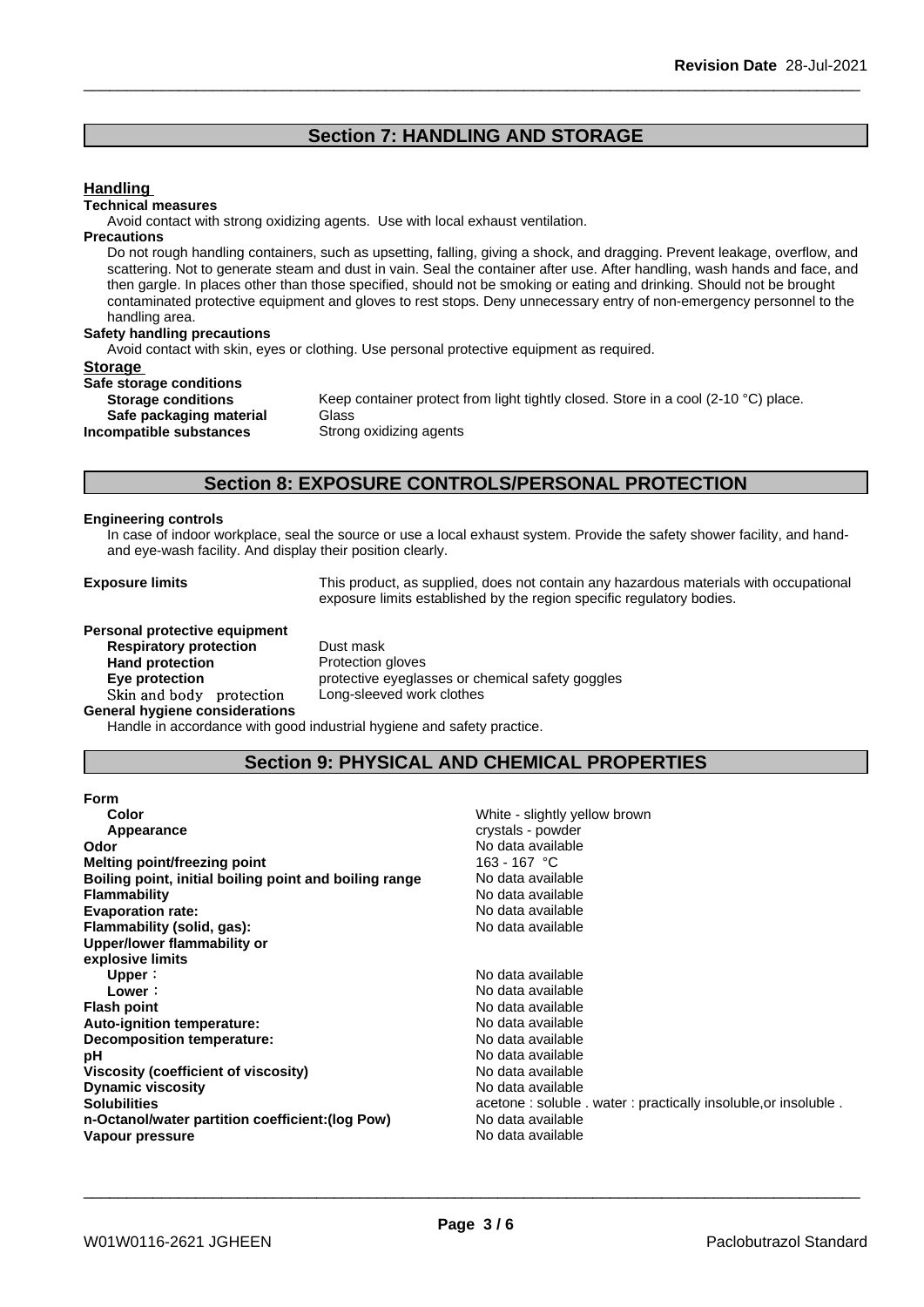**Specific Gravity / Relative density No data available**<br> **Vanour density** No data available **Vapour density**<br> **Particle characteristics**<br> **Particle characteristics**<br> **Particle characteristics Particle characteristics** 

# **Section 10: STABILITY AND REACTIVITY**

**Stability**

**Reactivity Reactivity Reactivity Reactivity Reactivity No data available Chemical stability No data available May be altered by light. Hazardous reactions** None under normal processing **Conditions to avoid** Extremes of temperature and direct sunlight **Incompatible materials** Strong oxidizing agents **Hazardous decomposition products** Carbon monooxide (CO), Carbon dioxide (CO2), Nitrogen oxides (NOx), Halides

# **Section 11: TOXICOLOGICAL INFORMATION**

**Acute toxicity**

| --------------       |                  |                                  |                                |
|----------------------|------------------|----------------------------------|--------------------------------|
| <b>Chemical Name</b> | Oral LD50        | <b>Dermal LD50</b>               | <b>Inhalation LC50</b>         |
| Paclobutrazol        | 1300 mg/kg (Rat) | (Rat)<br>> 2000 mg/kg (          | 3.13 mg/L (Rat) 4 h            |
|                      |                  | >1 g/kg (Rat)                    | 369 g/m <sup>3</sup> (Rat) 4 h |
|                      |                  | (Rabbit <sup>)</sup><br>1 g/kg ( | 4.79 mg/L (Rat) 4 h            |

| <b>Skin irritation/corrosion</b>  |  |
|-----------------------------------|--|
| Serious eye damage/ irritation    |  |
| Respiratory or skin sensitization |  |
| Reproductive cell mutagenicity    |  |
| Carcinogenicity                   |  |
| <b>Reproductive toxicity</b>      |  |
| <b>STOT-single exposure</b>       |  |

**STOT-repeated exposure** No data available **Aspiration hazard** 

**Skin irritation/corrosion** No data available **Serious eye damage/ irritation** No data available **Respiratory or skin sensitization** No data available **Reproductive cell mutagenicity** No data available **Carcinogenicity** No data available **Reproductive toxicity** No data available **STOT-single exposure** No data available

**Section 12: ECOLOGICAL INFORMATION**

**Ecotoxicity** No information available

**Other data** No data available

**Bioaccumulative potential Mobility in soil** No information available **Hazard to the ozone layer** No information available

**Persistence and degradability** No information available<br>**Bioaccumulative potential** No information available

# **Section 13: DISPOSAL CONSIDERATIONS**

**Waste from residues**

Disposal should be in accordance with applicable regional, national and local laws and regulations. **Contaminated container and contaminated packaging**

Disposal should be in accordance with applicable regional, national and local laws and regulations.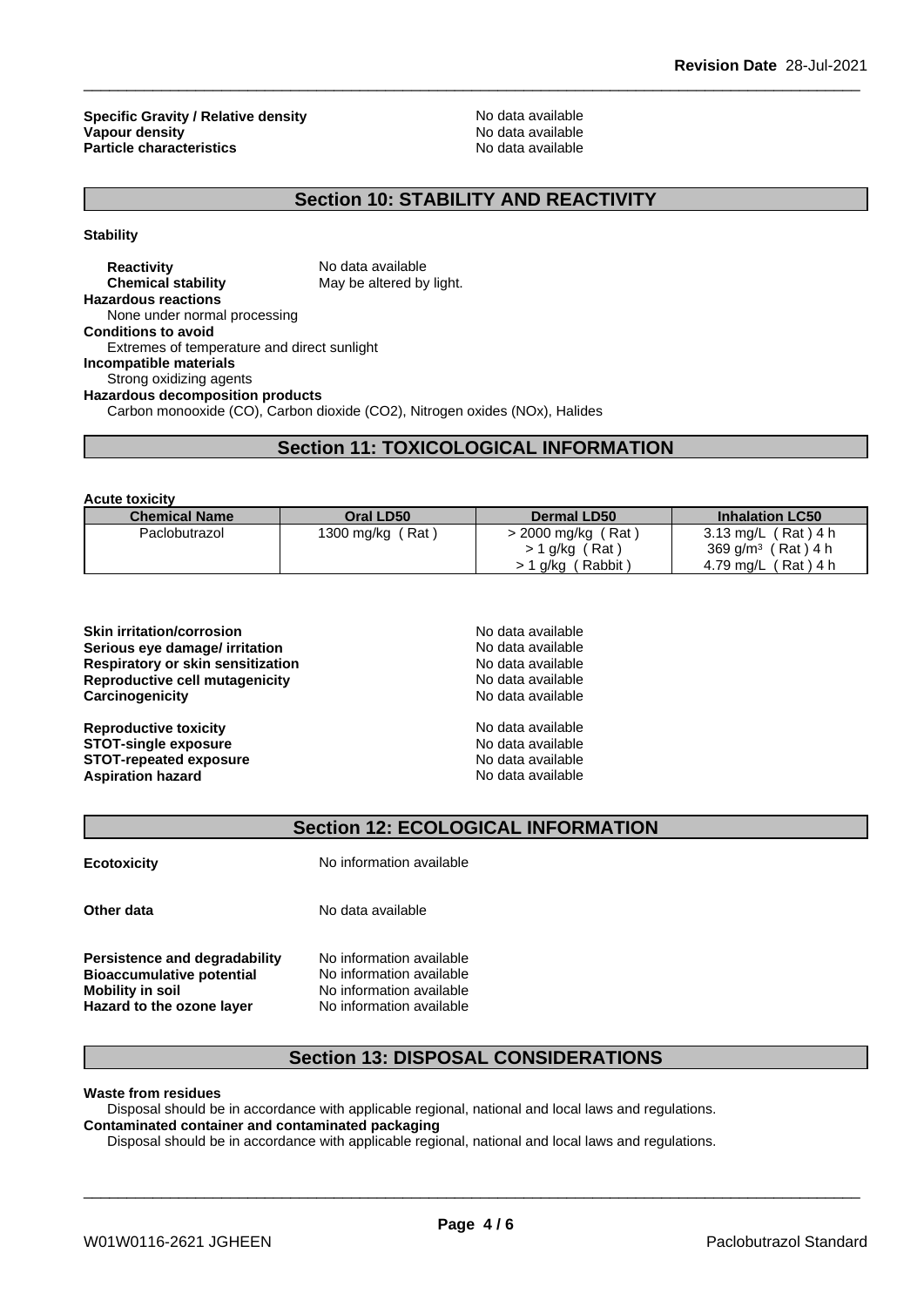# **Section 14: TRANSPORT INFORMATION**

| Not regulated                                                             |
|---------------------------------------------------------------------------|
| Not applicable                                                            |
| Not regulated                                                             |
| Not applicable<br>Transport in bulk according to No information available |
| Not regulated<br>Not applicable                                           |
|                                                                           |

**Section 15: REGULATORY INFORMATION**

| International Inventories                            |                |
|------------------------------------------------------|----------------|
| <b>EINECS/ELINCS</b>                                 |                |
| <b>TSCA</b>                                          |                |
|                                                      |                |
| Japanese regulations                                 |                |
| <b>Fire Service Act</b>                              | Not applicable |
| <b>Poisonous and Deleterious</b>                     | Not applicable |
| <b>Substances Control Law</b>                        |                |
| Industrial Safety and Health Act Not applicable      |                |
| Regulations for the carriage                         | Not applicable |
| and storage of dangerous                             |                |
| goods in ship                                        |                |
| <b>Civil Aeronautics Law</b>                         | Not applicable |
| <b>Pollutant Release and Transfer Not applicable</b> |                |
| Register Law                                         |                |
| <b>Export Trade Control Order</b>                    | Not applicable |
|                                                      |                |

# **Section 16: OTHER INFORMATION**

| RTECS: Registry of Toxic Effects of Chemical Substances                                                                                |
|----------------------------------------------------------------------------------------------------------------------------------------|
| Japan Industrial Safety and Health Association GHS Model SDS                                                                           |
| Dictionary of Synthetic Oraganic Chemistry, SSOCJ, Koudansha Scientific Co.Ltd.<br>Chemical Dictionary, Kyouritsu Publishing Co., Ltd. |
|                                                                                                                                        |

#### **Disclaimer**

This SDS is according to JIS Z 7253: 2019. The information provided in this Safety Data Sheet is correct to the best of our